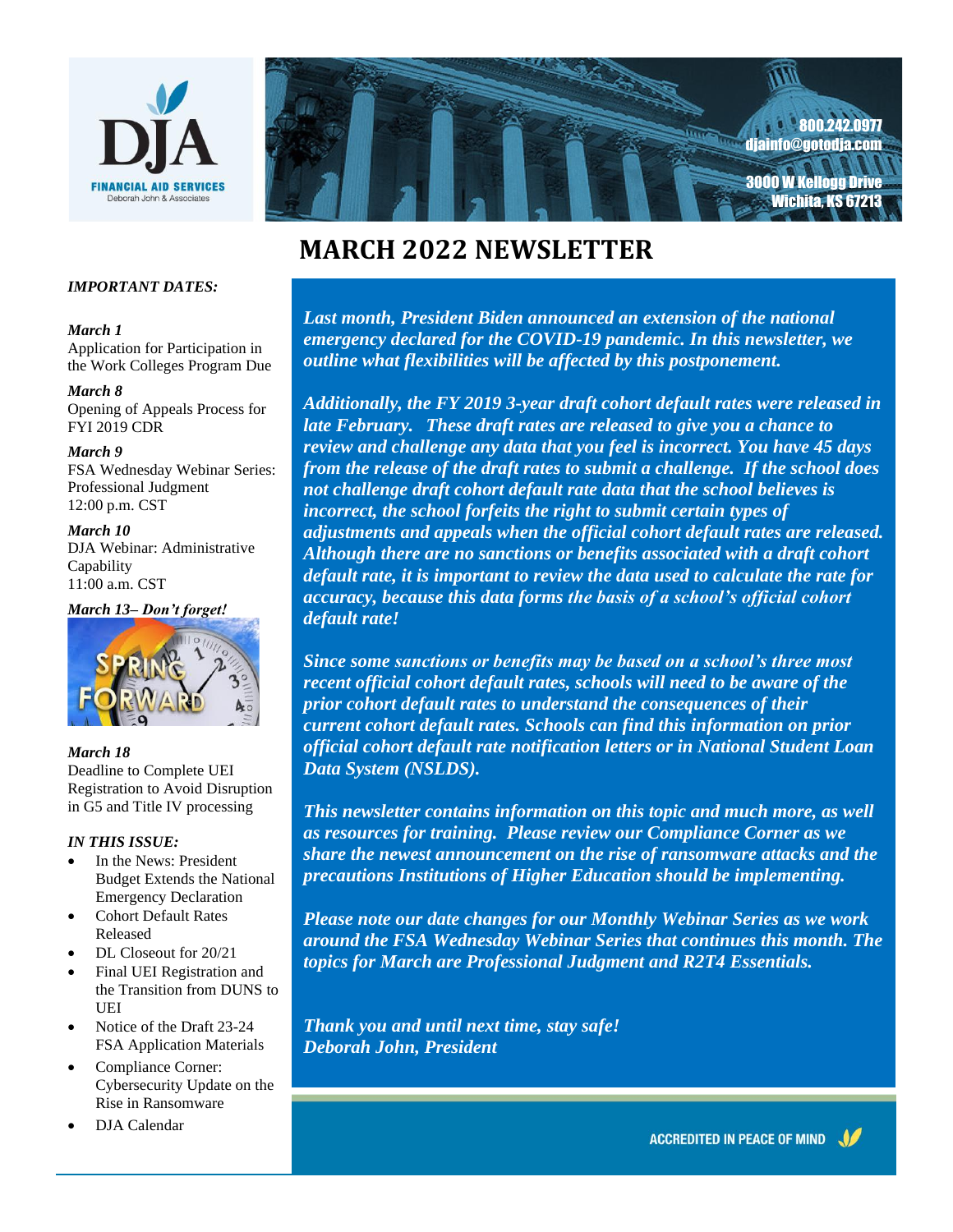## *IN THE NEWS: PRESIDENT BIDEN EXTENDS COVID-19 NATIONAL EMERGENCY*

In a White House briefing, President Joe Biden penned a notice to Congress announcing the extension of the national emergency originally declared March 13, 2020, beginning March 1, 2020, concerning the COVID-19 pandemic. Originally set to expire on March 1, 2022, the President stated "There remains a need to continue this national emergency. The COVID-19 pandemic continues to cause significant risk to the public health and safety of the Nation. More than 900,000 people in this Nation have perished from the disease, and it is essential to continue to combat and respond to COVID-19 with the full capacity and capability of the Federal Government." Per Section 202 (d) of the National Emergencies Act (50 U.S.C 1622(d)), the President also published this announcement in the *Federal Register.* 

#### **COVID-19 Title IV Flexibilities and Waivers:**

The postponement of the national emergency extends the following flexibilities according to the FSA Chart detailing out the COVID-19 Title IV Flexibilities and Waivers (for the full chart click [here\)](https://fsapartners.ed.gov/sites/default/files/attachments/2021-01/011521COVIDReliefTitleIVFlexibilitiesWaivers.pdf):

- Verification Flexibilities
- Use of the Return of Title IV Funds (R2T4) waiver and withdrawal benefits
- Transferal of unused Federal Work Study funds into the Federal Supplemental Educational Opportunity Grant (FSEOG) program

**White House Briefing**: [Letter to the Speaker of the House of Representatives and President of the Senate on](https://www.whitehouse.gov/briefing-room/statements-releases/2022/02/18/letter-to-the-speaker-of-the-house-of-representatives-and-president-of-the-senate-on-the-continuation-of-the-national-emergency-concerning-the-coronavirus-disease-2019-covid-19-pandemic/)  [the Continuation of the National Emergency Concerning the Coronavirus Disease 2019 \(COVID-19\) Pandemic |](https://www.whitehouse.gov/briefing-room/statements-releases/2022/02/18/letter-to-the-speaker-of-the-house-of-representatives-and-president-of-the-senate-on-the-continuation-of-the-national-emergency-concerning-the-coronavirus-disease-2019-covid-19-pandemic/)  [The White House](https://www.whitehouse.gov/briefing-room/statements-releases/2022/02/18/letter-to-the-speaker-of-the-house-of-representatives-and-president-of-the-senate-on-the-continuation-of-the-national-emergency-concerning-the-coronavirus-disease-2019-covid-19-pandemic/)

**Federal Register Publication:** [Federal Register :: Continuation of the National Emergency Concerning the](https://www.federalregister.gov/documents/2022/02/23/2022-03972/continuation-of-the-national-emergency-concerning-the-coronavirus-disease-2019-covid-19-pandemic)  [Coronavirus Disease 2019 \(COVID-19\) Pandemic](https://www.federalregister.gov/documents/2022/02/23/2022-03972/continuation-of-the-national-emergency-concerning-the-coronavirus-disease-2019-covid-19-pandemic)

## *COHORT DEFAULT RATES RELEASED*

On Feb. 28, 2022, the U.S. Department of Education (the Department) distributed the FY 2019 draft cohort default rate (CDR) notification packages to all eligible domestic and foreign schools only.

In this announcement, the Department provides information about the distribution of the draft rates, and the begin dates for appealing the draft rates.

## **Distribution of FY 2019 Draft Cohort Default Rates**

For both eligible domestic and foreign schools enrolled in the Electronic Cohort Default Rate (eCDR) notification process, the Department sent FY 2019 draft cohort default rate and accompanying documentation via the Student Aid Internet Gateway (SAIG). This information was sent to the SAIG mailbox for the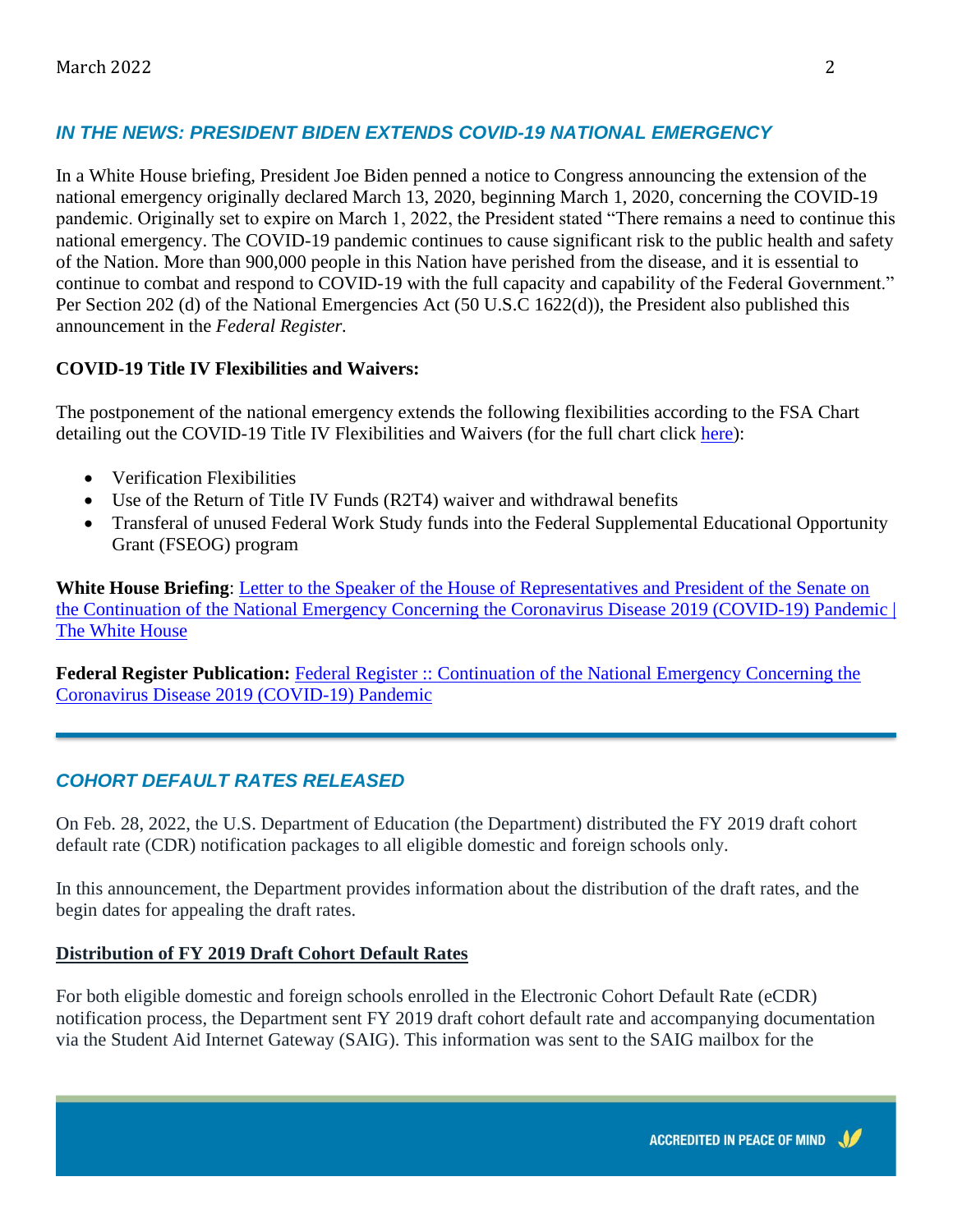destination point administrator designated by the school. Each eCDR package contained the following information:

- Cover Letter (message class SHDRLROP)
- Reader-Friendly Loan Record Detail Report (message class SHCDRROP)
- Extract-Type Loan Record Detail Report (message class SHCDREOP)

Any school not enrolled in eCDR did not receive a notification package. These schools may download their cohort default rates and accompanying Loan Record Detail Reports from the National Student Loan Data System (NSLDS®) via the [NSLDS Professional Access website.](https://nsldsfap.ed.gov/nslds_FAP/default.jsp)

Schools may request the Cohort Default Rate History Report (DRC035) which mimics the electronically transmitted eCDR Loan Record Detail Report (LRDR) in a comma-delimited, comma-separated values (CSV) format, as well as the current fixed-width format. The CSV format allows schools to import the report into an Excel spreadsheet. The report, which may be requested on the "Reports" tab, is delivered in message class CDRCSVOP to the SAIG mailbox associated with the NSLDS User ID that requested it.

Schools that are not signed up to receive the eCDR package via the [SAIG Enrollment website](https://fsawebenroll.ed.gov/PMEnroll/index.jsp) or schools that want a replacement copy of their CDR Cover Letter can now request it from the "Reports" tab on the [NSLDS](https://nsldsfap.ed.gov/nslds_FAP/default.jsp)  [Professional Access website.](https://nsldsfap.ed.gov/nslds_FAP/default.jsp) The new CDR Notification Letter Report (DRCNL1) allows school users to request their school's CDR Notification Letter by entering in the Cohort Year and selecting the Rate Type. The report is sent to the SAIG mailbox associated with the NSLDS User ID that made the request under the message class SHDRLROP.

**DJA CLIENTS:** For those DJA clients who contract with DJA for this service, we have already uploaded the FY 2019 CDR reports to the portal.

**Note:** Any school that did not have a borrower in repayment, during the current or any of the past cohort default rate periods, will **not** receive a FY 2019 draft cohort default rate notification package. These schools are considered to have no cohort default rate data and no cohort default rate.

Guaranty agency FY 2019 draft cohort default rates will be provided electronically, and lender rates are available for download from the NSLDS website.

#### **Begin Dates for Appealing FY 2019 Draft Cohort Default Rates**

The time for appealing the FY 2019 draft cohort default rates under 34 C.F.R Part 668, Subpart N begins on **Tuesday, March 8, 2022**, for all schools.

All Incorrect Data Challenges (IDC) must be made through the eCDR Appeals application. Participation Rate Index Challenges (PRI) will continue to be submitted via hard copy through secured email. As a reminder, eCDR Appeals is a web-based application that allows schools to electronically submit certain challenge and adjustment requests during the specified timeframes. This application also allows data managers (guaranty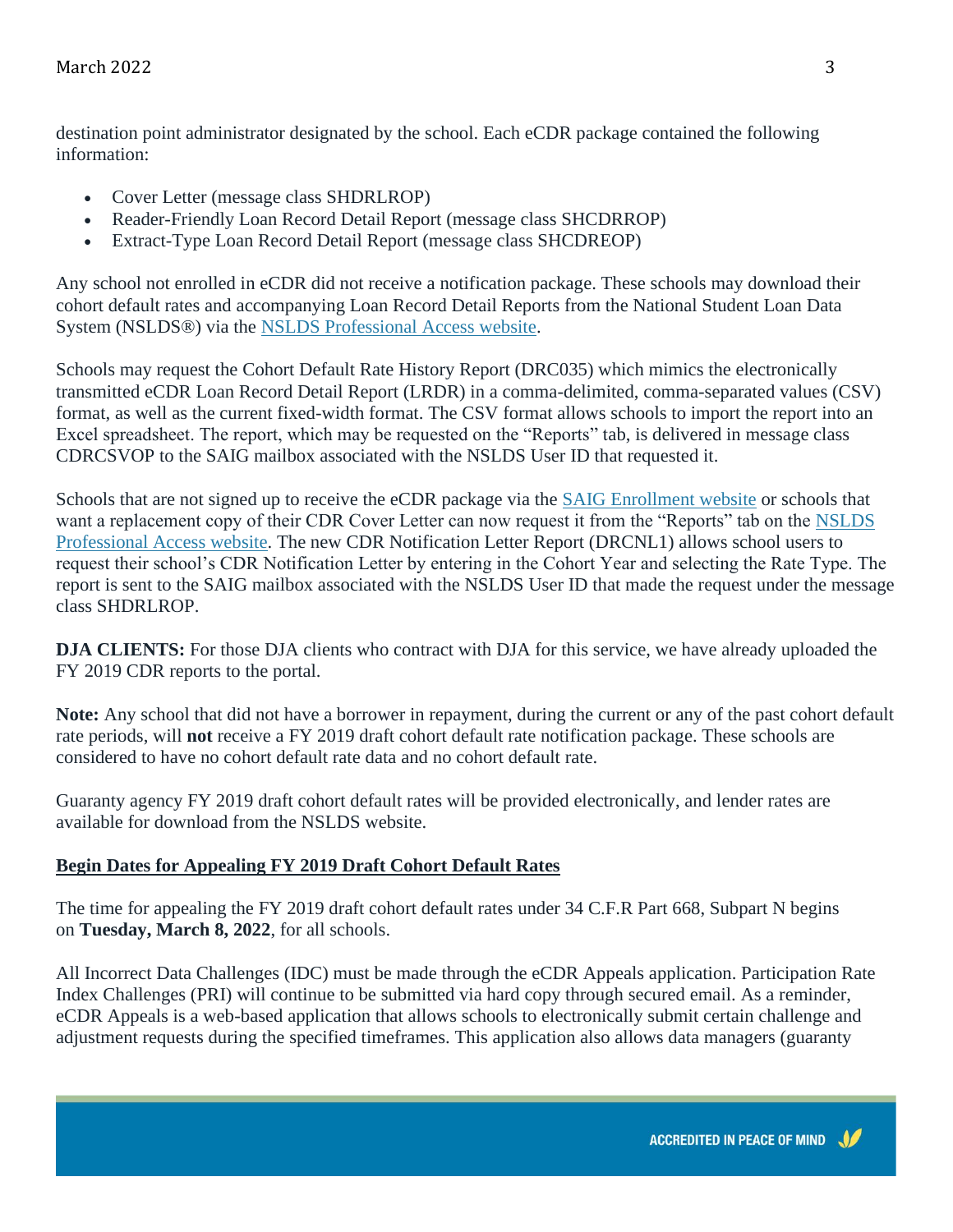agency or federal loan servicer) and Federal Student Aid personnel to electronically view and respond to these challenge/adjustment requests. The application tracks the entire life cycle of each request from the time the case is submitted until the time a decision is made and the case is closed. **Be sure to check for access prior to the start of submitting an appeal.**

If a technical problem caused by the Department results in an inability to access the data, schools have **five business days from the receipt of the eCDR notification package** to notify Operations Performance Division at the email address given below.

To further facilitate the review of cohort default rates schools may choose to utilize the [LRDR Import Tool.](https://fsapartners.ed.gov/sites/default/files/attachments/2019-06/LoanRecordDetailReportLRDRImportTool.xlsx) The LRDR Import Tool can be used to easily load data generated from the LRDR into the Microsoft Excel spreadsheet application and is designed to assist schools with reviewing and analyzing their LRDR extract files.

To complete an adjustment or appeal, you may need a data manager's contact information. The [Data Manager](https://fsapartners.ed.gov/knowledge-center/topics/default-management/alphabetical-and-numerical-data-manager-contacts)  [Information](https://fsapartners.ed.gov/knowledge-center/topics/default-management/alphabetical-and-numerical-data-manager-contacts) can be found at the Default Management website.

If the Department revises a school's cohort default rate based on its adjustment or appeal submission, the revised cohort default rate will be available on the [Default Management website.](https://fsapartners.ed.gov/knowledge-center/topics/default-management)

#### **Contact Information**

For specific information regarding eCDR Appeals, visit the [eCDR Appeals website,](https://ecdrappeals.ed.gov/ecdra/index.html) where you will find user guides for each of the challenge and adjustment processes, as well as a user guide for the registration process. Additionally, you will find links to recordings of eCDR Appeals demonstration sessions to assist first-time users.

For additional information regarding the school cohort default rate calculation or the challenge processes, refer to the [Cohort Default Rate Guide.](https://fsapartners.ed.gov/knowledge-center/topics/default-management/cohort-default-rate-guide)

[FY 2019 Draft Cohort Default Rates Distributed Feb. 28, 2022 | Knowledge Center](https://fsapartners.ed.gov/knowledge-center/library/electronic-announcements/2022-02-28/fy-2019-draft-cohort-default-rates-distributed-feb-28-2022)

## *DIRECT LOAN CLOSEOUT INFORMATION FOR THE 2020-21 PROGRAM YEAR*

The Direct Loan established data submission (closeout) deadline for the 2020–21 Program Year is **Friday, July 29, 2022**. This is the last processing day of the program year, so all school data must be received and accepted by this date to be included in a school's final Ending Cash Balance for the year.

**Note**: Exceptions to the established data submission deadline may be made on a case-by-case basis if the school's processing period extends beyond the deadline. Schools falling within this category should contact the Common Origination and Disbursement (COD) School Relations Center at the number provided below for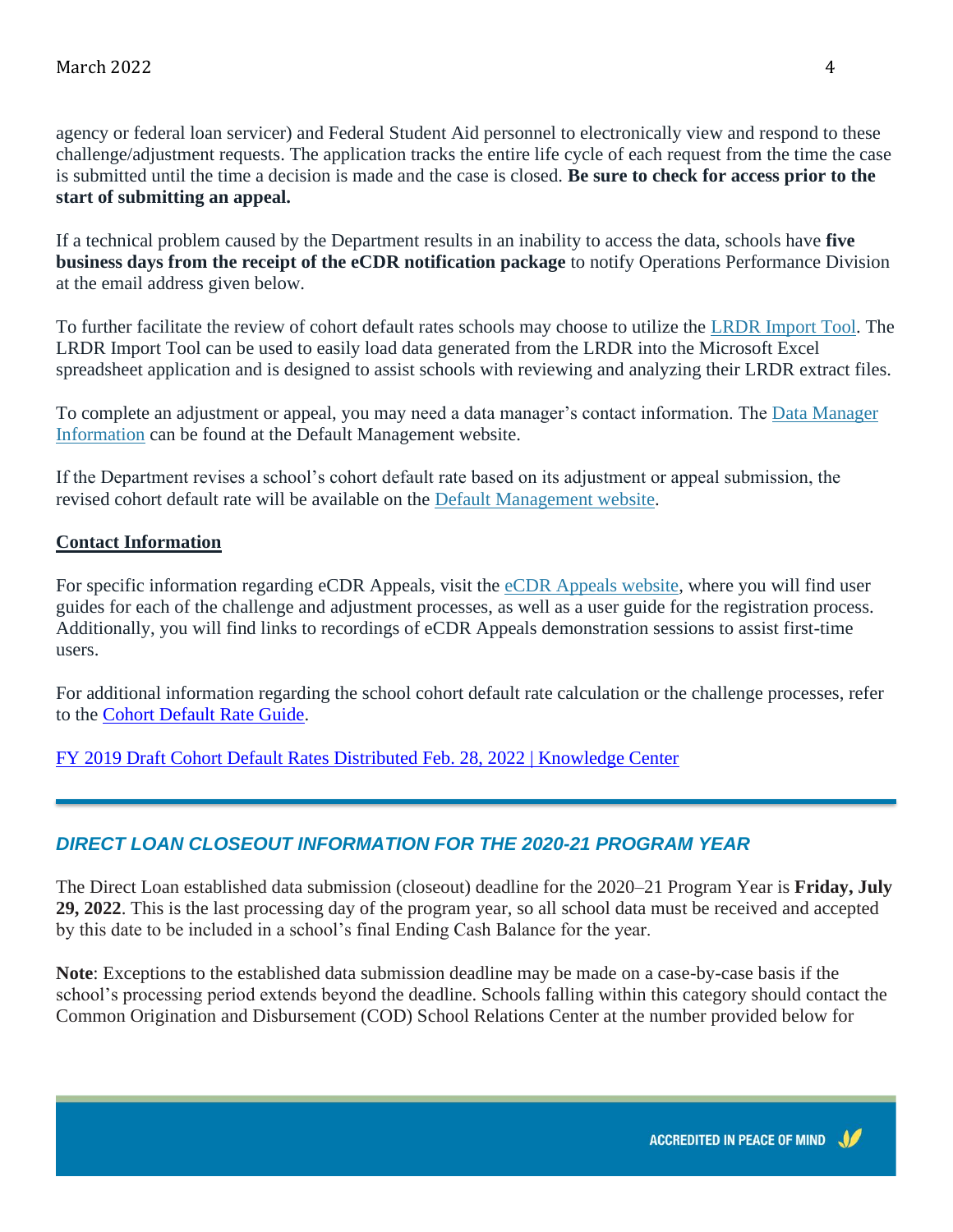further assistance. Once the closeout deadline has passed, a school may seek relief from the deadline via the Request Reopen/Extended Processing function on the COD website.

As a reminder, all cash management, disbursement reporting, and monthly reconciliation regulatory requirements supersede the closeout deadline. If a school is meeting these regulatory requirements, the final closeout stage should begin no later than the last award end date (also known as the loan period end date) at the school for a given program and year. In other words, a school should be able to reconcile to a zero Ending Cash Balance and close out soon after its final disbursements and should not wait until the closeout deadline.

To be considered successfully closed out, a school must—

- Have an Ending Cash Balance of \$0 and Total Net Unbooked Disbursements of \$0 internally, and as reflected on the School Account Statement (SAS), and
- Complete the School Balance Confirmation form on the [COD website.](https://cod.ed.gov/)

As part of the closeout process, ongoing notices will be sent via Zero Balance or Remaining Balance emails. In addition, schools will receive a Notification/Warning Letter via email in early May 2022. This letter will be sent to the Financial Aid Administrator and President at each school that has not confirmed closeout on the [COD](https://cod.ed.gov/)  [website](https://cod.ed.gov/) (including any schools with a zero balance that have not confirmed closeout). It will serve as a reminder to finish processing and confirm closeout before the established data submission deadline. After the closeout deadline, the school will be notified of its remaining balance through a Demand Letter or Negative Balance Letter. Any remaining positive balance will result in a final liability for the school.

A school must be aware of its closeout status even if its Direct Loan processing is handled by a third-party servicer. We encourage each school to communicate regularly with its third-party servicer to ensure closeout is completed. **It is the school's responsibility to ensure that it finishes processing and confirms closeout on time.**

A key factor to an easy reconciliation and closeout is staying on top of the process. Schools are encouraged to review the following information:

- Complete required monthly reconciliation. This should include:
	- o Internal reconciliation compare internal student accounts and Business Office/Bursar records with Financial Aid Office records. Also, a part of the reconciliation should include ensuring that the school's internal records match the third-party servicer's records as well as what is in the COD System.
	- o External reconciliation compare internal records to your Direct Loan School Account Statement sent via your SAIG mailbox.
	- o Resolution of any discrepancies and documentation of any outstanding timing issues.
- Ensure that all drawdowns and refunds of cash are accounted for and applied to the correct program and award year.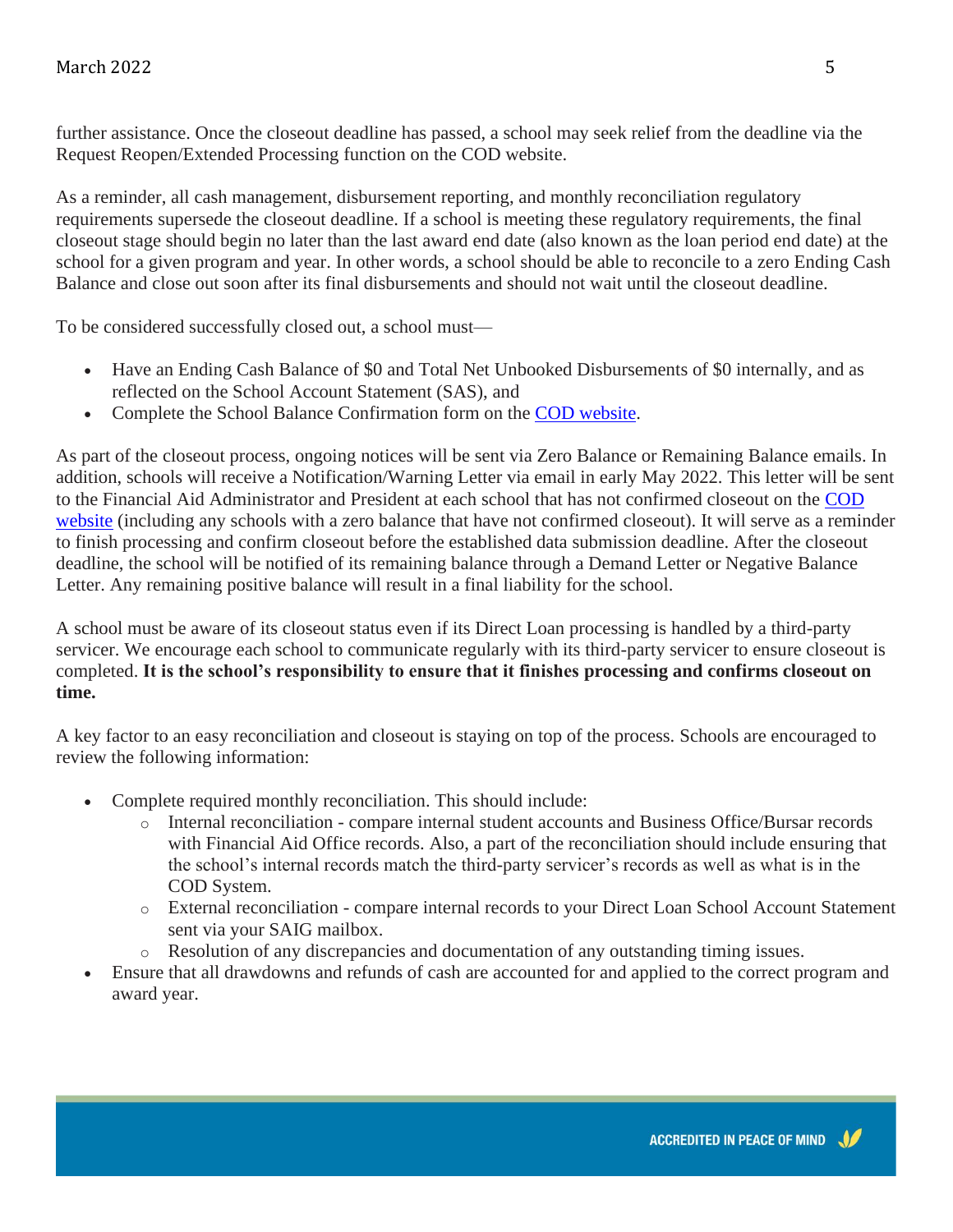- Ensure that all batches have been sent to and accepted by the COD System, all disbursements and adjustments are accurately reflected on the COD System, and all responses are imported into the school's system.
- Review all pending disbursements and determine whether the disbursements need to be reported as actuals (Disbursement Release Indicator (DRI) = TRUE) or, if not, reduce them to \$0 and make changes to loan period dates and loan amounts, if needed. This will ensure that all disbursement data has been correctly reported to the COD System and will ensure subsidized usage limit calculations are correct for your borrowers. For more information on Subsidized Usage Limit Applies (SULA) reductions (See Attachment Q6).
- Ensure that all unbooked loans are booked or inactivated (reduced to \$0).
- Resolve all outstanding rejected records.
- Return all refunds of cash. All refunds for the Direct Loan Program must be returned electronically via G5.
- Request any remaining funds owed to the school based on actual disbursements accepted by the COD System.

\*\*\*For those schools contracting with DJA for Direct Loan Processing, the closeout process is included in our service offering. If you have any questions please contact Melissa Solf at [msolf@gotodja.com.](mailto:msolf@gotodja.com)

To view the announcement in its entirety and review Frequently Asked Questions about the DL Closeout for 2020-2021 visit [Direct Loan Closeout Information for 2020–21 Program Year | Knowledge Center](https://fsapartners.ed.gov/knowledge-center/library/electronic-announcements/2022-02-16/direct-loan-closeout-information-2020-21-program-year)

## *FINAL DUNS NUMBER REGISTRATION REQUIRED BEFORE APRIL 4, 2022- TRANSITION TO NEW UNIQUE ENTITY IDENTIFIER*

On April 4, 2022, the General Services Administration (GSA) will begin using the Unique Entity Identifier (UEI) as the authoritative identifier for all entities doing business with the federal government and will discontinue using the Data Universal Numbering System (DUNS) number. The U.S. Department of Education (the Department) will also implement the UEI across all its systems on April 4, 2022.

An institution will automatically receive a UEI if it has an "active" registration status for its DUNS numbers in the GSA's [System for Award Management \(SAM\) website](https://www.sam.gov/) . Institutions that do not have a UEI by April 4, 2022, will not be able to process disbursements in the Common Origination and Disbursement (COD) System or draw or return funds in G5 (the Department's delivery system for program award and payment administration).

To ensure timely processing of your institution's UEI before the transition, and to allow for continued access to G5 and limit disruption to *Title IV* aid processing in general, all institutions must complete the registration process of their grantee and payee DUNS numbers as soon as possible, but no later than **March 18, 2022.**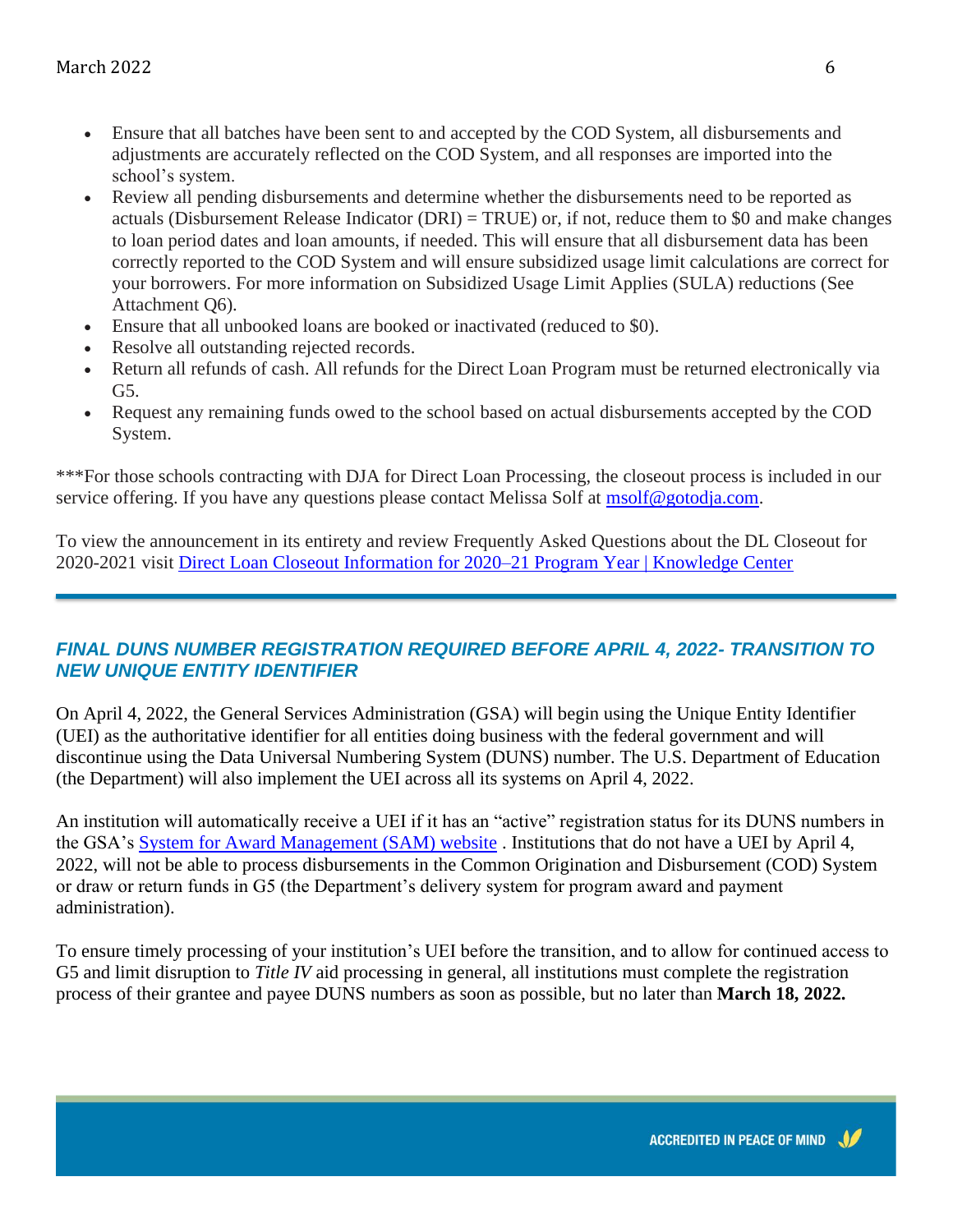#### **DUNS Number to UEI – Registration Reminders**

Because an institution may use DUNS numbers for different purposes, it is likely an institution will need to register multiple DUNS numbers in SAM. Some considerations when completing the registration process are provided below.

- If an institution processes disbursement records in the COD System using a different grantee or payee DUNS numbers than the ones used for cash activity in G5, it must register both DUNS numbers.
- If an institution used a different DUNS number for any Higher Education Emergency Relief Fund Grants (HEERF I, HEERF II, and/or HEERF III) than the one(s) used to process "regular" *Title IV* aid, it must register both numbers.
- If an institution has multiple DUNS numbers, it must register each of them individually. This includes DUNS numbers for any approved additional locations.

In short, institutions must review the SAM website and validate the registration status for **all** grantee and payee DUNS numbers used at the institution and complete the registration as soon as possible. To complete the registration, an institution must first create a SAM user account. Once the SAM user account is created, the institution can log in to register **every** DUNS number associated with programs for which it expects to receive funds from, or repay funds to, the Department. Additional information about the UEI transition and registering a DUNS number can be found in the ["Learn More" link](https://sam.gov/content/duns-uei) in the "Register Your Entity or Get a Unique Entity ID" box on the SAM website.

Institutions should allow 10-12 business days after completing the process for the registration to be active in SAM.

**Note:** Once the institution's UEI is assigned, it will be viewable in SAM as the system of record for UEIs; it will be listed below the DUNS number on the entity registration record. Although the UEI will be viewable in SAM, it will not be viewable in the Department's Electronic Application for Approval to Participate in Federal Student Financial Aid Programs (e-App). Because there is no field in the e-App for entering a UEI, no action is currently required on the institution's part. However, an institution can indicate their UEI in question 69 of the e-App. The Department will provide further information in a future Electronic Announcement.

#### \*\*\***It is important you send your UEI number to DJA immediately and before the April deadline. You may submit this information in 2 ways:**

- **Send an encrypted email to our Vice President of Operations, Melissa Solf a[t msolf@gotodja.com](mailto:msolf@gotodja.com)**
- **Upload the information to the Portal under** *Accounting Records*

#### **Contact Information**

If you still have questions about the SAM website or the DUNS number registration process, contact the Federal Service Desk at 1-866-606-8220.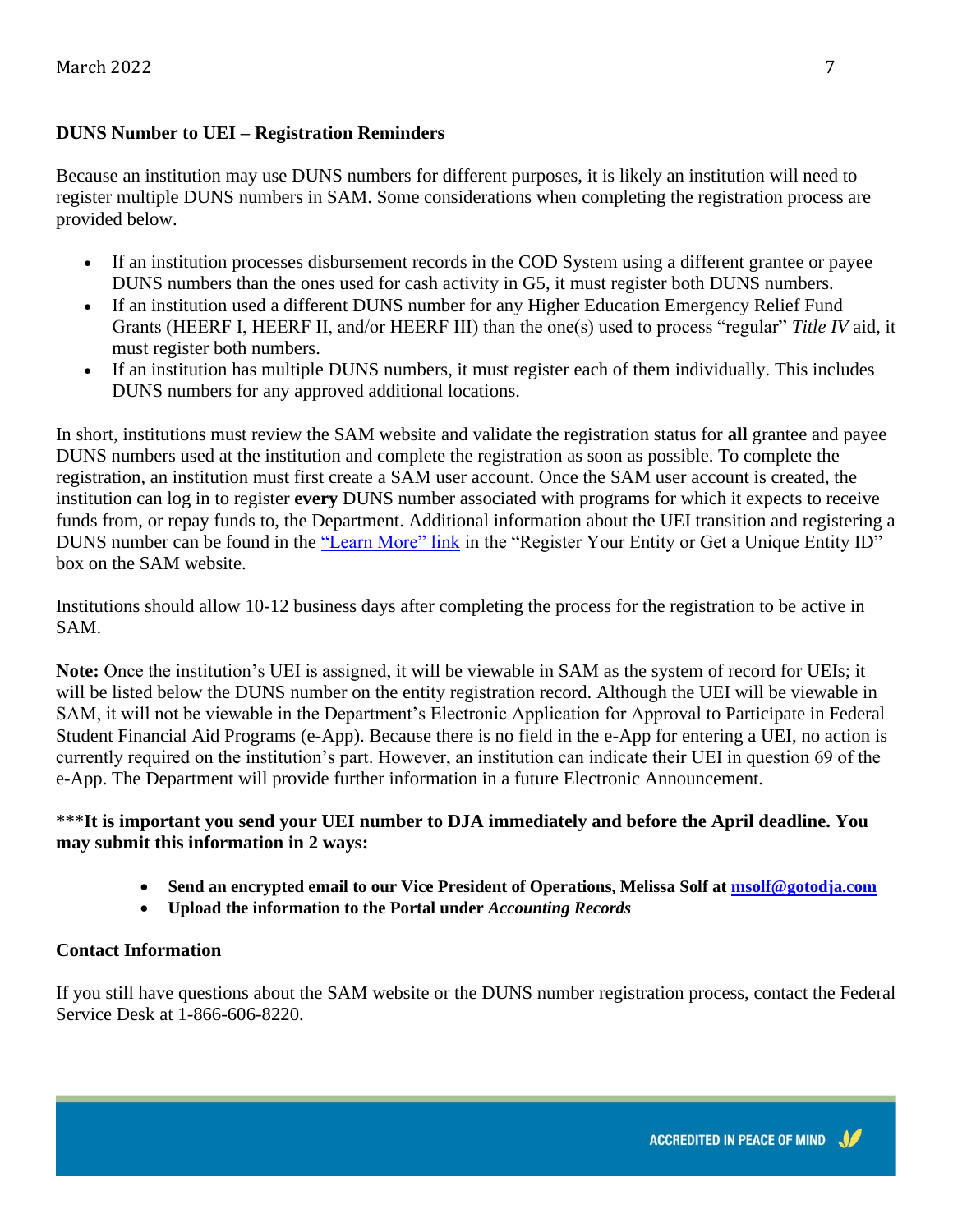For questions related to G5, contact the G5 Hotline at 1-888-336-8930. You may also email [edcaps.user@ed.gov.](mailto:edcaps.user@ed.gov)

**Important Information: It has come to our attention, some of our clients have been approached from other companies offering to help switch from the DUNs to UEI for a fee. As this Electronic Announcement indicates, schools can easily obtain this information for free by following the steps provided. Please do not fall victim to these solicitors.** 

REMINDER – [Final DUNS Number Registration Required Before April 4, 2022 Transition to New Unique](https://fsapartners.ed.gov/knowledge-center/library/electronic-announcements/2022-02-28/reminder-final-duns-number-registration-required-april-4-2022-transition-new-unique-entity-identifier)  [Entity Identifier | Knowledge Center](https://fsapartners.ed.gov/knowledge-center/library/electronic-announcements/2022-02-28/reminder-final-duns-number-registration-required-april-4-2022-transition-new-unique-entity-identifier)

#### *NOTICE OF THE DRAFT 2023-24 FEDERAL STUDENT AID APPLICATION MATERIALS*

Draft versions of the proposed 2023–24 *Free Application for Federal Student Aid* (FAFSA®) form, the *Student Aid Report* (SAR) and the SAR Acknowledgement are available for public comment. These forms are used by individuals applying for federal student aid. **Only comments regarding the FAFSA form and related forms should be submitted during this comment period. Federal Student Aid (FSA) will only be responding to comments related to the FAFSA form, the SAR, or the SAR Acknowledgement.** Comments related to topics such as the FSA ID or the verification process should not be submitted using this process. The comment period was announced in a *Federal Register* [Notice published on Feb. 24, 2022.](https://fsapartners.ed.gov/knowledge-center/library/federal-registers/2022-02-24/request-comment-2023-2024-free-application-federal-student-aid-fafsa-form) The federal student aid application process is required to collect and process the data necessary to determine a student's eligibility to receive *Title IV*, *HEA* program assistance. The process begins with an applicant submitting a FAFSA form to the Department of Education. After submitting the FAFSA form, the applicant receives a *Student Aid Report* (SAR), which is a summary of the data provided on the FAFSA form. The applicant reviews the SAR for accuracy and if necessary, makes corrections or updates to the submitted FAFSA data.

The community is invited to review the updated draft documents and submit comments on or before April 25, 2022. The drafts of the 2023–24 FAFSA form, SAR and SAR Acknowledgement can be viewed by clicking this link: [https://www.regulations.gov/docket/ED-2022-SCC-0024/document.](https://www.regulations.gov/docket/ED-2022-SCC-0024/document) Once the Web page opens, click on the link to either the documents or the "Supporting Statement", and then click the "Download" button to open each document.

Comments submitted in response to this notice can be submitted electronically through the Federal eRulemaking Portal at [regulations.gov](https://www.regulations.gov/) by searching Docket ID number ED-2022-SCC-0024 or by linking directly to the site here: [https://www.regulations.gov/docket/ED-2022-SCC-0024/document.](https://www.regulations.gov/docket/ED-2022-SCC-0024/document) Click on the "Comment" button to submit a comment. Comments may also be submitted via postal mail, commercial delivery, or hand delivery. Please note that comments submitted by fax or email and those submitted after the comment period will not be accepted.

Several changes have been made to the application; these changes are explained in the FAFSA Enhancements Summary documents. The 2023–24 Paper Summary of Enhancements and 2023–24 Student Electronic Entry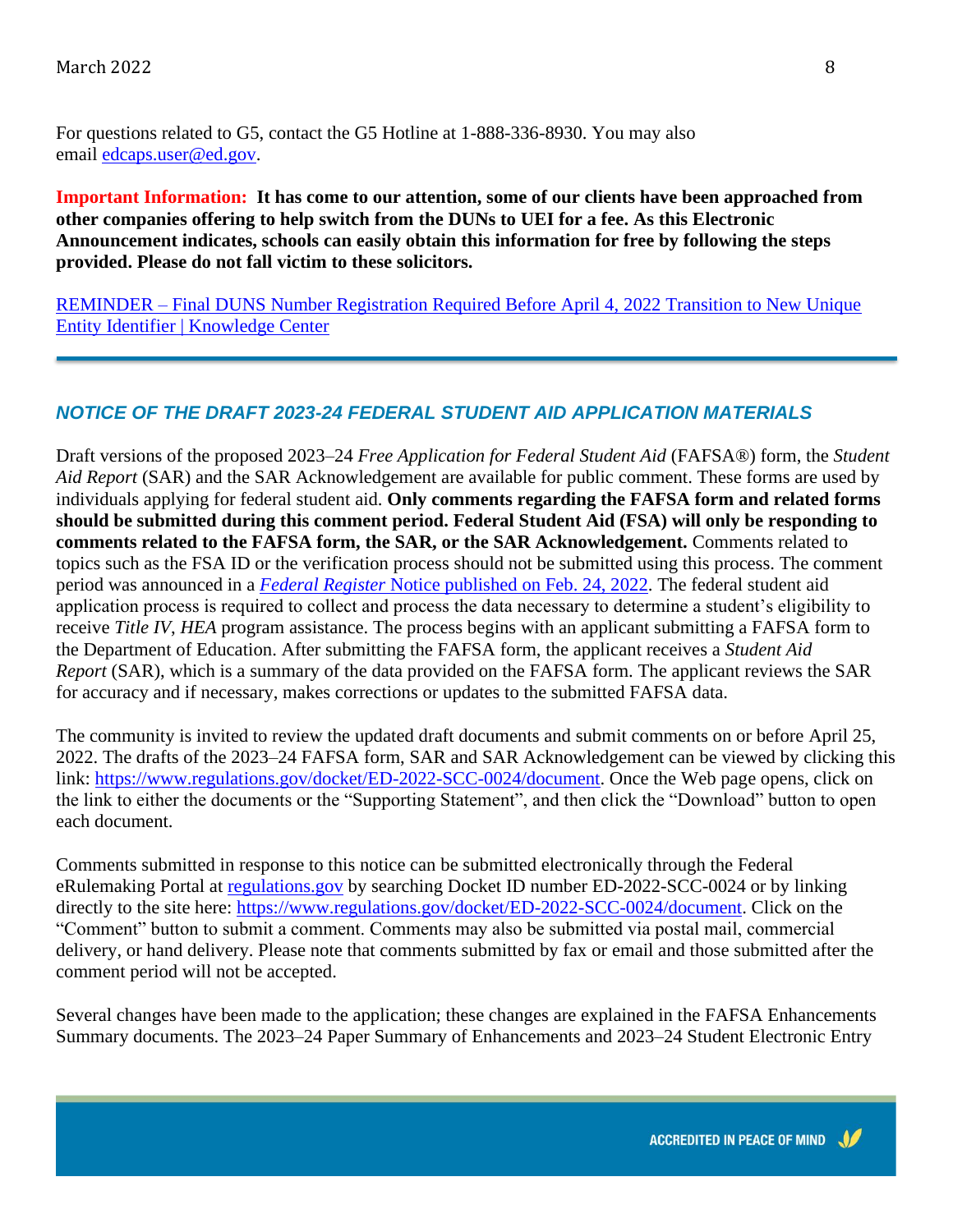Summary of Enhancements documents can be found here: [https://www.regulations.gov/document/ED-2022-](https://www.regulations.gov/document/ED-2022-SCC-0024-0003) [SCC-0024-0003.](https://www.regulations.gov/document/ED-2022-SCC-0024-0003) Click on the "Download" button next to the document you wish to review in order to open the document.

The 2023–24 FAFSA form includes some changes resulting from the implementation of the *FAFSA Simplification Act*, which passed on Dec. 27, 2020 as part of the *Consolidated Appropriations Act, 2021*. In a [June 11, 2021 Electronic Announcement](https://fsapartners.ed.gov/knowledge-center/library/electronic-announcements/2021-06-11/beginning-phased-implementation-fafsa-simplification-act-ea-id-general-21-39) we published additional information on the phased implementation of the FAFSA Simplification Act.

[Notice of the Draft 2023–24 Federal Student Aid Application Materials | Knowledge Center](https://fsapartners.ed.gov/knowledge-center/library/electronic-announcements/2022-02-24/notice-draft-2023-24-federal-student-aid-application-materials)

## *COMPLIANCE CORNER*

#### *JOINT CYBERSECURITY ADVISORY- 2021 TRENDS SHOW INCREASED GLOBALIZED THREAT OF RANSOMEWARE*

Last month we shared in our newsletter, the announcement of the recently launched U.S. Government website, [StopRansomware.gov.](https://www.cisa.gov/stopransomware) The website was created to help public and private organizations defend against the rise in ransomware cases. In a Electronic Announcement just released, FSA shared an announcement from an international authority on these increased ransomware attacks.

A recent [Joint Cybersecurity Advisory](https://www.nsa.gov/Press-Room/News-Highlights/Article/Article/2928709/cisa-fbi-nsa-and-international-partners-issue-advisory-on-ransomware-trends-fro/) authored by cybersecurity professionals in the U.S., U.K., and Australia, announced an increase in sophisticated ransomware incidents against critical infrastructure, including government facilities, education, defense, emergency services, and IT sectors.

The three biggest infection vectors for ransomware in 2021 were phishing emails, remote desktop protocol (RDP) exploitation, and the exploitation of software vulnerabilities. The market for ransomware became increasingly "professional" in 2021, with criminals using ransomware-as-a-service (RaaS) to perform attacks and using other independent services to maximize payments from victims. In the U.S., there was a shift away from targeting high-value organizations toward mid-sized victims to reduce scrutiny. Ransomware groups have increased their impact by targeting cloud infrastructures, managed service providers, industrial processes, the software supply chain, and by launching their attacks on holidays and weekends.

The Joint Cybersecurity Advisory noted that if the ransomware criminal business model continues to yield financial returns, ransomware incidents will become more frequent. Authorities strongly discourage paying a ransom to criminal actors.

Immediate actions you can take now to protect against ransomware:

• Update your operating system and software.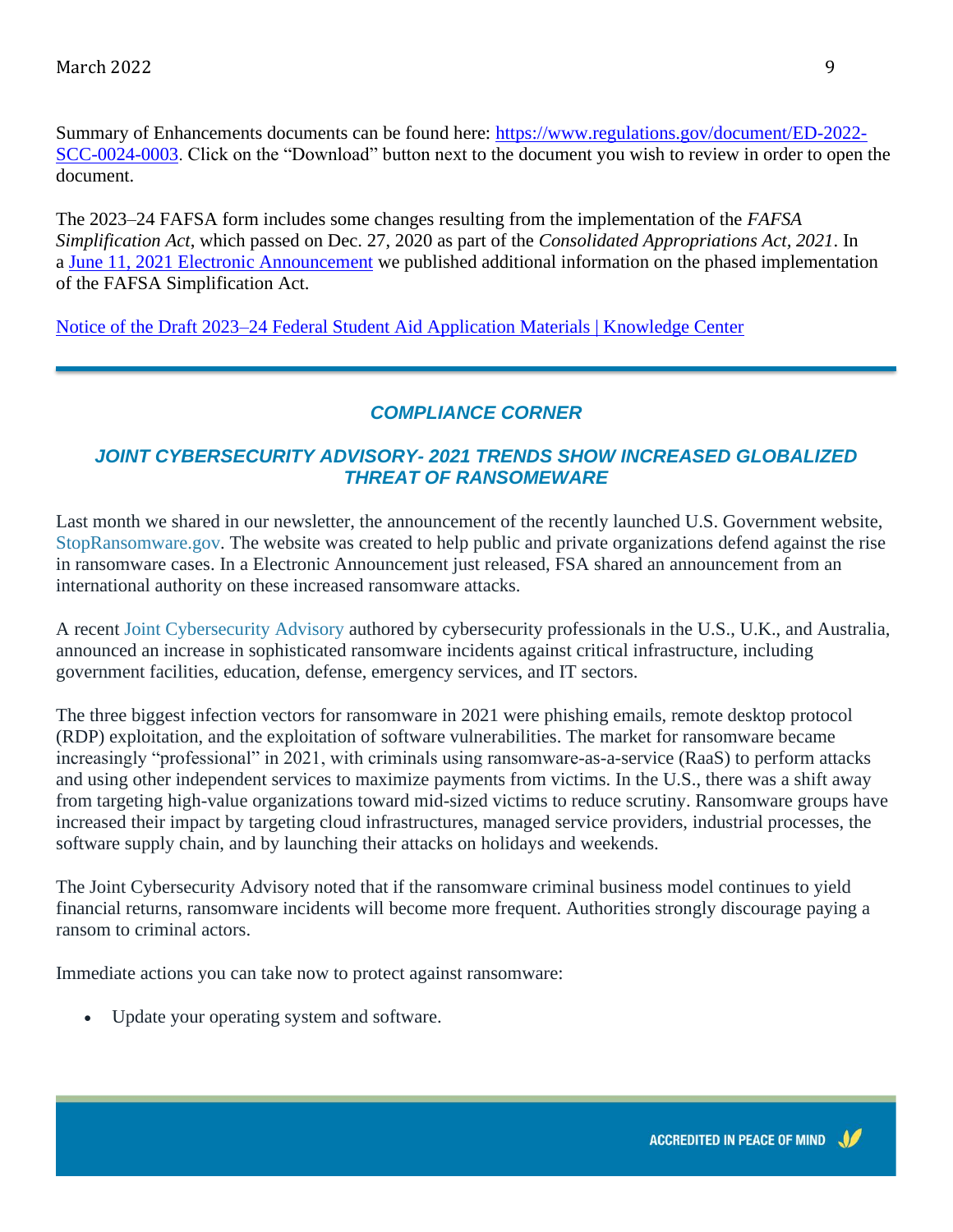- Implement user training and phishing exercises to raise awareness about the risks of suspicious links and attachments.
- If you use Remote Desktop Protocol (RDP), secure and monitor it.
- Make an offline backup of your data.
- Use multifactor authentication (MFA).

For more information and resources on protecting against and responding to ransomware, visit [StopRansomware.gov.](https://www.cisa.gov/stopransomware)

#### **Contact Information**

FSA is committed to working with schools to combat cybersecurity attacks. If you have any questions about the information included in this announcement, please contac[t FSASchoolCyberSafety@ed.gov](mailto:FSASchoolCyberSafety@ed.gov)

Joint Cybersecurity Advisory - [2021 Trends Show Increased Globalized Threat of Ransomware | Knowledge](https://fsapartners.ed.gov/knowledge-center/library/electronic-announcements/2022-03-01/joint-cybersecurity-advisory-2021-trends-show-increased-globalized-threat-ransomware)  **[Center](https://fsapartners.ed.gov/knowledge-center/library/electronic-announcements/2022-03-01/joint-cybersecurity-advisory-2021-trends-show-increased-globalized-threat-ransomware)** 

## *DJA CALENDAR*

## *DJA MONTHLY WEBINARS*

## *Administrative Capability – Thursday, March 10, 2022: 11 a.m. CST*

*NOTE:* There may be a difference between DJA local time and your time zone. To determine your time zone equivalent, click on this link to view a time zone map:<http://www.worldtimezone.com/time-usa12.php>

Webinars are free to clients. There is a fee of \$45 for all others who may be interested in joining us for these presentations. Invitations are automatically sent to all clients, however if you do not receive an invitation, email Renee Ford at [rford@gotodja.com.](mailto:rford@gotodja.com) After registering, you will receive the log-in information. Questions can be directed to Renee by email or by calling toll free at 1-800-242-0977.

## *2022 DJA WEBINAR SCHEDULE*

#### *Please Note the March, April and May webinars were pushed back a week due to interference with the FSA Wednesday Webinar Series*

- MAR 10 Administrative Capabilities
- APR 13 Satisfactory Academic Progress
- MAY 11 Return of Title IV Funds (Including LOA)
- JUN 1 General Participation Requirements
- JUL 6 Campus Crime Report